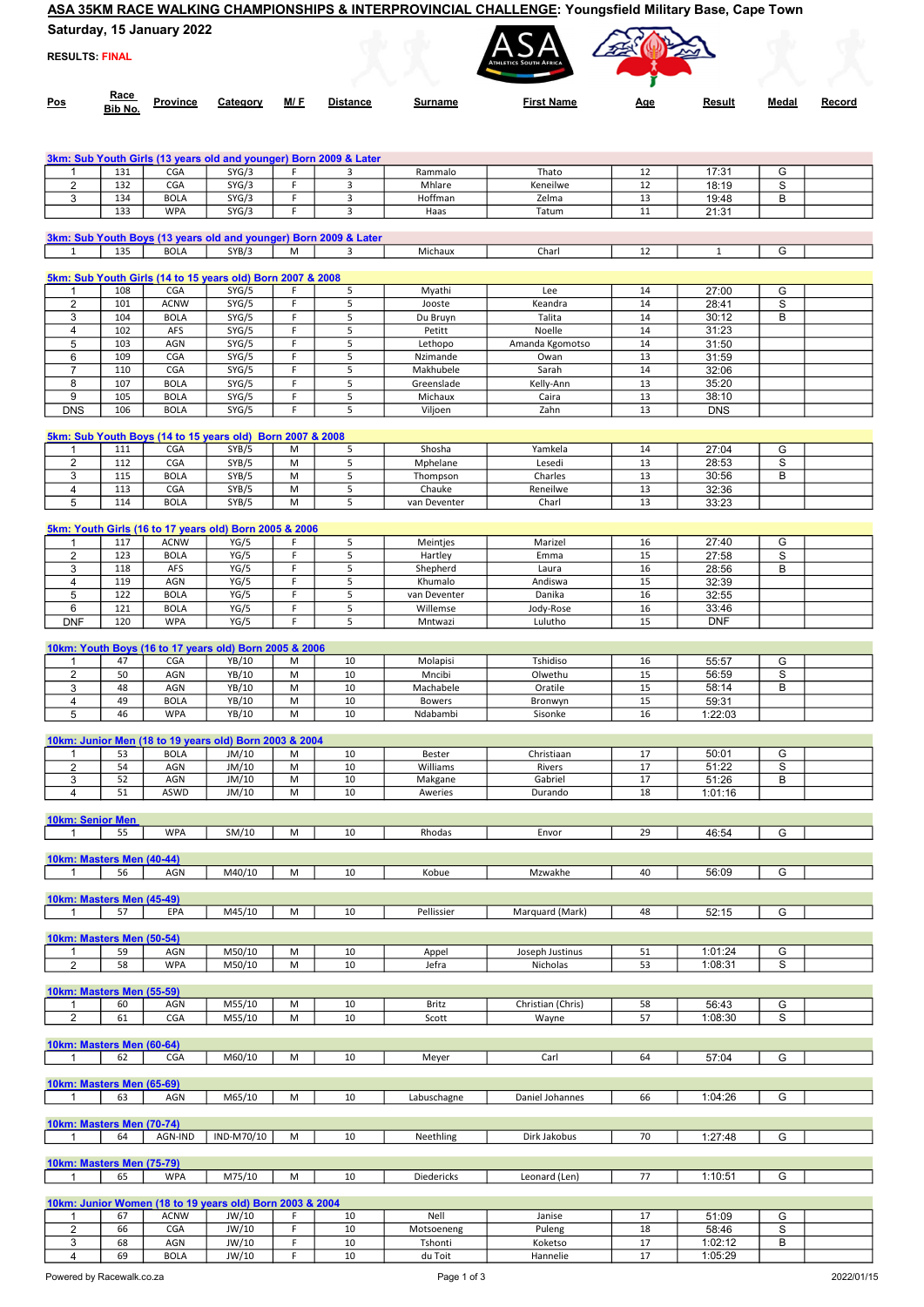## ASA 35KM RACE WALKING CHAMPIONSHIPS & INTERPROVINCIAL CHALLENGE: Youngsfield Military Base, Cape Town

Saturday, 15 January 2022

|                           | Saturday, 15 January 2022 |                                           |                  |        |                 |                        |                                     |            |                          |        |        |
|---------------------------|---------------------------|-------------------------------------------|------------------|--------|-----------------|------------------------|-------------------------------------|------------|--------------------------|--------|--------|
| <b>RESULTS: FINAL</b>     |                           |                                           |                  |        |                 |                        |                                     |            |                          |        |        |
| <u>Pos</u>                | <u>Race</u><br>Bib No.    | Province                                  | Category         | M/ F   | <b>Distance</b> | Surname                | <b>First Name</b>                   | <u>Age</u> | Result                   | Medal  | Record |
|                           |                           | 10km: Masters Women (35-39)               |                  |        |                 |                        |                                     |            |                          |        |        |
| $\mathbf{1}$              | 70                        | WPA-IND                                   | IND-W35/10       | F      | 10              | Nqayi                  | Mandisa                             | 35         | 1:15:20                  | G      |        |
|                           |                           | 10km: Masters Women (40-44)               |                  |        |                 |                        |                                     |            |                          |        |        |
| -1                        | 71                        | <b>BOLA</b>                               | W40/10           | F      | 10              | van Deventer           | Anneline                            | 42         | 1:08:10                  | G      |        |
|                           |                           | 10km: Masters Women (50-54)               |                  |        |                 |                        |                                     |            |                          |        |        |
| $\mathbf{1}$              | 72                        | <b>WPA</b>                                | W50/10           | F      | 10              | Dunn                   | Chandra-Jay                         | 54         | 1:19:38                  | G      |        |
|                           |                           |                                           |                  |        |                 |                        |                                     |            |                          |        |        |
| -1                        | 73                        | 10km: Masters Women (55-59)<br>CGA        | W55/10           | F      | 10              | Botha                  | Ronelle                             | 59         | 1:05:33                  | G      |        |
| $\overline{2}$            | 75                        | <b>WPA</b>                                | W55/10           | F      | 10              | Gilmour                | Trish (Patricia)                    | 59         | 1:10:01                  | S      |        |
| 3                         | 74                        | AGN                                       | W55/10           | F      | 10              | van der Schyf          | Susars Isabella                     | 55         | 1:13:05                  | в      |        |
|                           |                           | 10km: Masters Women (60-64)               |                  |        |                 |                        |                                     |            |                          |        |        |
| 1<br>2                    | 78<br>79                  | <b>WPA</b><br>AGN                         | W60/10<br>W60/10 | F<br>F | 10<br>10        | Goosen<br>van Wyngaard | Jacqueline (Jackie)<br>Christina    | 60<br>61   | 1:05:54<br>1:06:30       | G<br>S |        |
| 3                         | 76                        | <b>WPA</b>                                | W60/10           | F      | 10              | Williams               | Gail                                | 64         | 1:12:36                  | В      |        |
| $\overline{4}$            | 77                        | WPA-IND                                   | IND-W60/10       | F      | 10              | Surtherland            | Joy                                 | 61         | 1:16:15                  |        |        |
|                           |                           | 10km: Masters Women (65-69)               |                  |        |                 |                        |                                     |            |                          |        |        |
| -1                        | 81                        | AGN                                       | W65/10           | F      | 10              | Knoetze                | Magaretha Magdalena                 | 66         | 1:08:01                  | G      |        |
| 2                         | 80                        | WPA-IND                                   | IND-W65/10       | F      | 10              | Roux                   | Isabel                              | 69         | 1:19:53                  | S      |        |
|                           |                           | 10km: Masters Women (70-74)               |                  |        |                 |                        |                                     |            |                          |        |        |
| -1                        | 83                        | <b>WPA</b>                                | W70/10           | F      | 10              | Brand                  | Edna                                | 70         | 1:04:03                  | G      |        |
| $\overline{2}$<br>3       | 85<br>84                  | AGN<br><b>WPA</b>                         | W70/10<br>W70/10 | F<br>F | 10<br>10        | Koekemoer<br>Pearson   | Winifred Nola<br>Birdie (Hendricka) | 71<br>72   | 1:07:32<br>1:12:42       | S<br>В |        |
|                           |                           |                                           |                  |        |                 |                        |                                     |            |                          |        |        |
| -1                        | 89                        | 10km: Masters Women (75-79)<br>AGN        | W75/10           | F      | 10              | Greyvenstein           | Anna Maria (Annatjie)               | 77         | 1:07:55                  | G      |        |
| $\sqrt{2}$                | 87                        | WPA-IND                                   | IND-W75/10       | F      | 10              | Schipper               | Mary                                | 75         | 1:24:18                  | S      |        |
|                           | 86                        | AGN                                       | W75/10           | F      | 10              | Meyer                  | Susara Elizabeth (Elsa)             | 75         | <b>DNF</b>               |        |        |
|                           | 88<br>90                  | CGA<br><b>WPA</b>                         | W75/10<br>W75/10 | F<br>F | 10<br>10        | Centher<br>Aver        | Anne<br>Carol-Ann                   | 78<br>76   | <b>DNF</b><br><b>DNF</b> |        |        |
|                           |                           |                                           |                  |        |                 |                        |                                     |            |                          |        |        |
| $\mathbf{1}$              | 93                        | 10km: Masters Women (80-84)<br><b>WPA</b> | W80/10           | F      | 10              | Vey                    | Hildegard                           | 80         | 1:19:30                  | G      |        |
| $\overline{2}$            | 92                        | <b>WPA</b>                                | W80/10           | F      | 10              | Norton                 | Margaret                            | 82         | 1:25:56                  | S      |        |
| 3                         | 91                        | <b>WPA</b>                                | W80/10           | F      | 10              | Reid                   | Peggy                               | 84         | 1:30:29                  | B      |        |
| 20km: Masters Men (40-44) |                           |                                           |                  |        |                 |                        |                                     |            |                          |        |        |
| 1                         | 22                        | <b>WPA</b>                                | M40/20           | M      | 20              | Cillie                 | Gideon                              | 44         | 2:03:16                  | G      |        |
| 20km: Masters Men (45-49) |                           |                                           |                  |        |                 |                        |                                     |            |                          |        |        |
| $\mathbf{1}$              | 23                        | <b>CGA</b>                                | M45/20           | M      | 20              | Mashigo                | Johannes                            | 46         | 2:27:17                  | G      |        |
| 20km: Masters Men (50-54) |                           |                                           |                  |        |                 |                        |                                     |            |                          |        |        |
| -1                        | 24                        | AGN                                       | M50/20           | M      | 20              | Rynolds                | Keith                               | 54         | 2:04:39                  | G      |        |
| $\overline{2}$            | 26<br>25                  | CGA                                       | M50/20           | M      | 20<br>20        | Ronald                 | Eykenduyn                           | 53         | 2:16:28                  | S      |        |
| 3                         |                           | <b>WPA</b>                                | M50/20           | M      |                 | Hines                  | Dennis                              | 54         | 2:17:28                  | в      |        |
| 20km: Masters Men (55-59) |                           |                                           |                  |        |                 |                        |                                     |            |                          |        |        |
| -1<br>$\overline{2}$      | 29<br>27                  | CGA<br><b>WPA</b>                         | M55/20<br>M55/20 | M<br>M | 20<br>20        | Phillips<br>Papier     | Kevin<br>Adam                       | 57<br>59   | 1:57:02<br>2:06:25       | G<br>S |        |
| 3                         | 30                        | AGN                                       | M55/20           | M      | 20              | <b>Brink</b>           | <b>Gustav Francois</b>              | 55         | 2:08:13                  | В      |        |
| $\overline{4}$            | 28                        | WPA-IND                                   | IND-M55/20       | M      | 20              | Donson                 | Hilton                              | 58         | 2:38:51                  |        |        |
| 20km: Masters Men (60-64) |                           |                                           |                  |        |                 |                        |                                     |            |                          |        |        |
| -1                        | 31                        | <b>CGA</b>                                | M60/20           | М      | 20              | Ingram                 | Dave                                | 60         | 2:14:12                  | G      |        |
| 20km: Masters Men (65-69) |                           |                                           |                  |        |                 |                        |                                     |            |                          |        |        |
| $\mathbf 1$               | 32                        | AGN                                       | M65/20           | M      | 20              | Willemse               | Jacob Barend                        | 65         | 2:10:15                  | G      |        |
| <b>20km: Senior Men</b>   |                           |                                           |                  |        |                 |                        |                                     |            |                          |        |        |
| -1                        | 37                        | AGN                                       | SM/20            | М      | 20              | Ndebele                | Sizwe                               | 27         | 1:33:44                  | G      |        |
| $\overline{2}$            | 38                        | AGN                                       | SM/20            | M      | 20              | Pule                   | <b>Edwin Tumisang</b>               | 24         | 1:34:41                  | S      |        |
| 3<br>4                    | 33<br>36                  | <b>ACNW</b><br>CGA                        | SM/20<br>SM/20   | M<br>M | 20<br>20        | Farmer<br>Ntebe        | Antonio<br>Sifiso                   | 21<br>19   | 1:38:19<br>1:49:23       | в      |        |
| 5                         | 34                        | <b>WPA</b>                                | SM/20            | M      | 20              | Klink                  | Tariq                               | 20         | 1:50:43                  |        |        |
| 6                         | 35                        | CGA                                       | SM/20            | M      | 20              | Mbulawa                | Lebogang                            | 20         | 1:56:27                  |        |        |
| <b>20km: Senior Women</b> |                           |                                           |                  |        |                 |                        |                                     |            |                          |        |        |
| -1<br>$\sqrt{2}$          | 18<br>20                  | <b>ACNW</b><br>CGA                        | SW/20            | F<br>F | 20<br>20        | Swanepoel<br>Mokhele   | Marissa<br>Nthatisi                 | 19         | 1:49:45                  | G      |        |
| 3                         | 19                        | AGN                                       | SW/20<br>SW/20   | F      | 20              | Gradwell               | Maryke                              | 28<br>32   | 2:05:05<br>2:11:16       | S<br>В |        |
| $\overline{4}$            | 21                        | CGA                                       | SW/20            | F      | 20              | Mphelane               | Mpho                                | 34         | 2:21:17                  |        |        |
|                           |                           | 20km: Masters Women (55-59)               |                  |        |                 |                        |                                     |            |                          |        |        |
| $\mathbf{1}$              | 16                        | AGN                                       | W55/20           | F      | 20              | Breytenbach            | Anna Maria (Ansie)                  | 58         | 2:12:12                  | G      |        |
|                           |                           | 20km: Masters Women (60-64)               |                  |        |                 |                        |                                     |            |                          |        |        |
| $\mathbf{1}$              | 17                        | <b>WPA</b>                                | W60/20           | F      | 20              | James                  | Pam                                 | 64         | 2:26:10                  | G      |        |